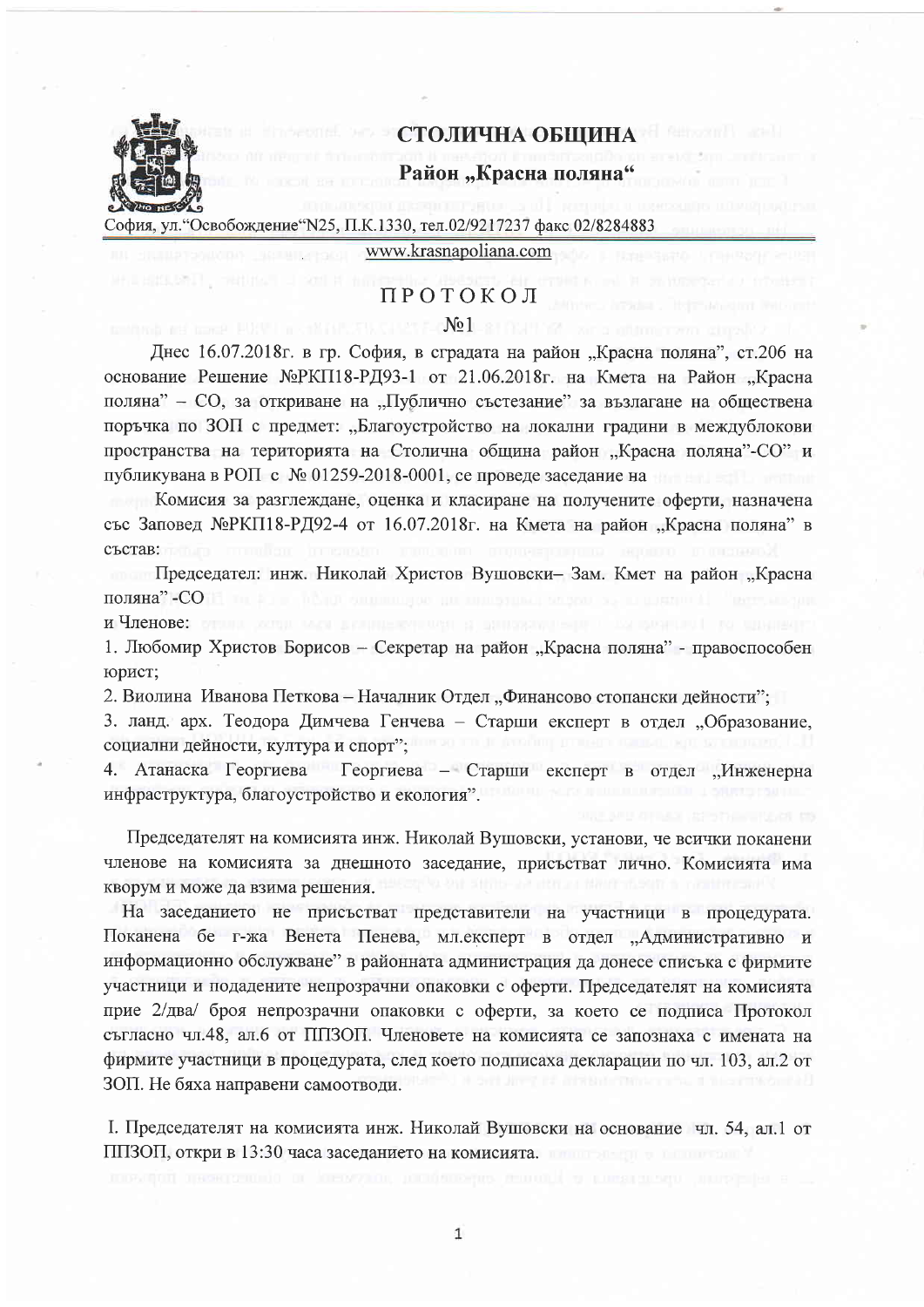Инж. Николай Вушовски запозна присъстващите със Заповедта за назначаване на комисията, предмета на обществената поръчка и поставените задачи на комисията.

След това комисията пристъпи към проверка целостта на всяка от двете подадени непрозрачни опаковки с оферти. Не се констатираха нередности.

На основание чл.54, ал.3 от ППЗОП, комисията пристъпи към отваряне на непрозрачните опаковки с оферти по реда на тяхното постъпване, оповестяване на тяхното съдържание и наличието на отделен запечатан плик с надпис "Предлагани ценови параметри", както следва:

1. Оферта постъпила с вх. № РКП18-ДР00-375/12.07.2018г. в 09:04 часа на фирма

### "Сис Стийл" ЕООД

Комисията отвори непрозрачната опаковка, оповести нейното съдържание, констатира се, че съдържа отделен запечатан плик с надпис "Предлагани ценови параметри". Подписаха се последователно на основание чл.54, ал.4 от ППЗОП всяка страница от Техническото предложение и приложенията към него, както и плика с надпис "Предлагани ценови параметри" от трима члена на комисията.

2. Оферта постъпила с вх. №РКП18-ДР00-378/13.07.2018г. в 13:46 часа на фирма

## "БКС-Христо Нанев" ЕООД

Комисията отвори непрозрачната опаковка, оповести нейното съдържание, констатира се, че съдържа отделен запечатан плик с надпис "Предлагани ценови параметри". Подписаха се последователно на основание чл.54, ал.4 от ППЗОП всяка страница от Техническото предложение и приложенията към него, както и плика с надпис "Предлагани ценови параметри" от трима члена на комисията.

Публичната част от заседанието на комисията приключи в 13:45 часа.

П. Комисията продължи своята работа и на основание чл.54, ал.7 от ППЗОП пристъпи към подробно разглеждане и запознаване със съдържанието на документите за съответствие с изискванията към личното състояние и критериите за подбор, поставени от възложителя, както следва:

#### 1. Фирма "Сис Стийл" ЕООД

Участникът е представил списък-опис по образец на документите, съдържащи се в офертата; представил е Единен европейски документ за обществени поръчки (ЕЕДОП), в който е декларирал всички обстоятелства и е представил всички изискани образци на документи за съответствие с изискванията към личното състояние и критериите за подбор, поставени от възложителя в документацията за участие и обявлението в настоящата процедура.

С представените документи комисията констатира, че участникът е изпълнил всички изисквания относно личното състояние и критериите за подбор, поставени от Възложителя в документацията за участие и обявлението.

#### 2. Фирма "БКС-Христо Нанев" ЕООД

Участникът е представил списък-опис по образец на документите, съдържащи се в офертата; представил е Единен европейски документ за обществени поръчки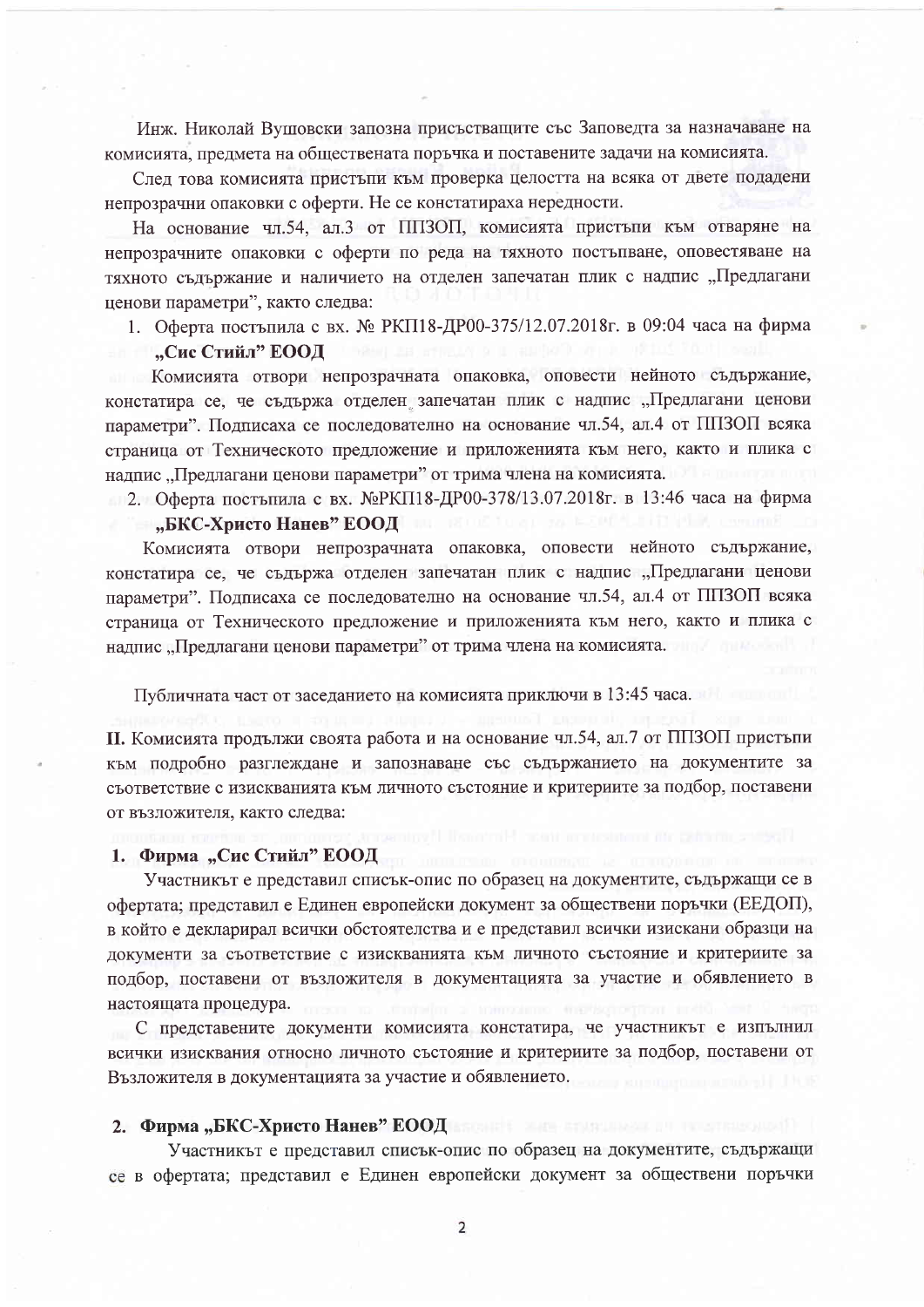(ЕЕДОП), в който е декларирал всички обстоятелства и е представил всички изискани образци на документи за съответствие с изискванията към личното състояние и критериите за подбор, поставени от възложителя в документацията за участие и обявлението в настоящата процедура.

С представените документи комисията констатира, че участникът е изпълнил всички изисквания относно личното състояние и критериите за подбор, поставени от Възложителя в документацията за участие и обявлението.

Комисията приключи своята работа относно изпълнението на изискванията от участниците към личното състояние и критериите за подбор, поставени от Възложителя в документацията за участие и обявлението.

Ш. Комисията продължи своята работа на основание чл.56, ал.2 от ППЗОП с разглеждане на техническите предложения в офертите на допуснатите участници и извършване на проверка за съответствието им с предварително обявените условия от Възложителя.

1. Техническо предложение към оферта с вх. № РКП18-ДР00-375/12.07.2017г. на фирма "Сис Стийл" ЕООД

Участникът е представил Техническо предложение за изпълнение на поръчката, подписано от законния представител на дружеството, което съдържа: декларация за съгласие с клаузите на приложения проект на договор Образец №4; декларация Образец №5 със срок на валидност на офертата от 186/сто осемдесет и шест/ календарни дни, отговарящ на условията поставени от възложителя; декларация Образец №6, че при изготвяне на офертата са спазени задълженията, свързани с данъци и осигуровки, опазване на околната среда, закрила на заетостта и условията на труд.

Предвид гореизложеното, комисията приема, че офертата на участника отговаря на изискванията на Възложителя и на основание чл. 57, ал. 1 от ППЗОП, участникът се допуска до разглеждане на ценовото му предложение.

2. Техническо предложение към оферта с вх. № РКП18-ДР00-378/13.07.2017г. на

### фирма "БКС-Христо Нанев" ЕООД

Участникът е представил Техническо предложение за изпълнение на поръчката, подписано от законния представител на дружеството, което съдържа: декларация за съгласие с клаузите на приложения проект на договор Образец №4; декларация Образец №5 със срок на валидност на офертата от 180/сто и осемдесет/ календарни дни, отговарящ на условията поставени от възложителя; декларация Образец №6, че при изготвяне на офертата са спазени задълженията, свързани с данъци и осигуровки, опазване на околната среда, закрила на заетостта и условията на труд.

Предвид гореизложеното, комисията приема, че офертата на участника отговаря на изискванията на Възложителя и на основание чл. 57, ал. 1 от ППЗОП, участникът се допуска до разглеждане на ценовото му предложение.